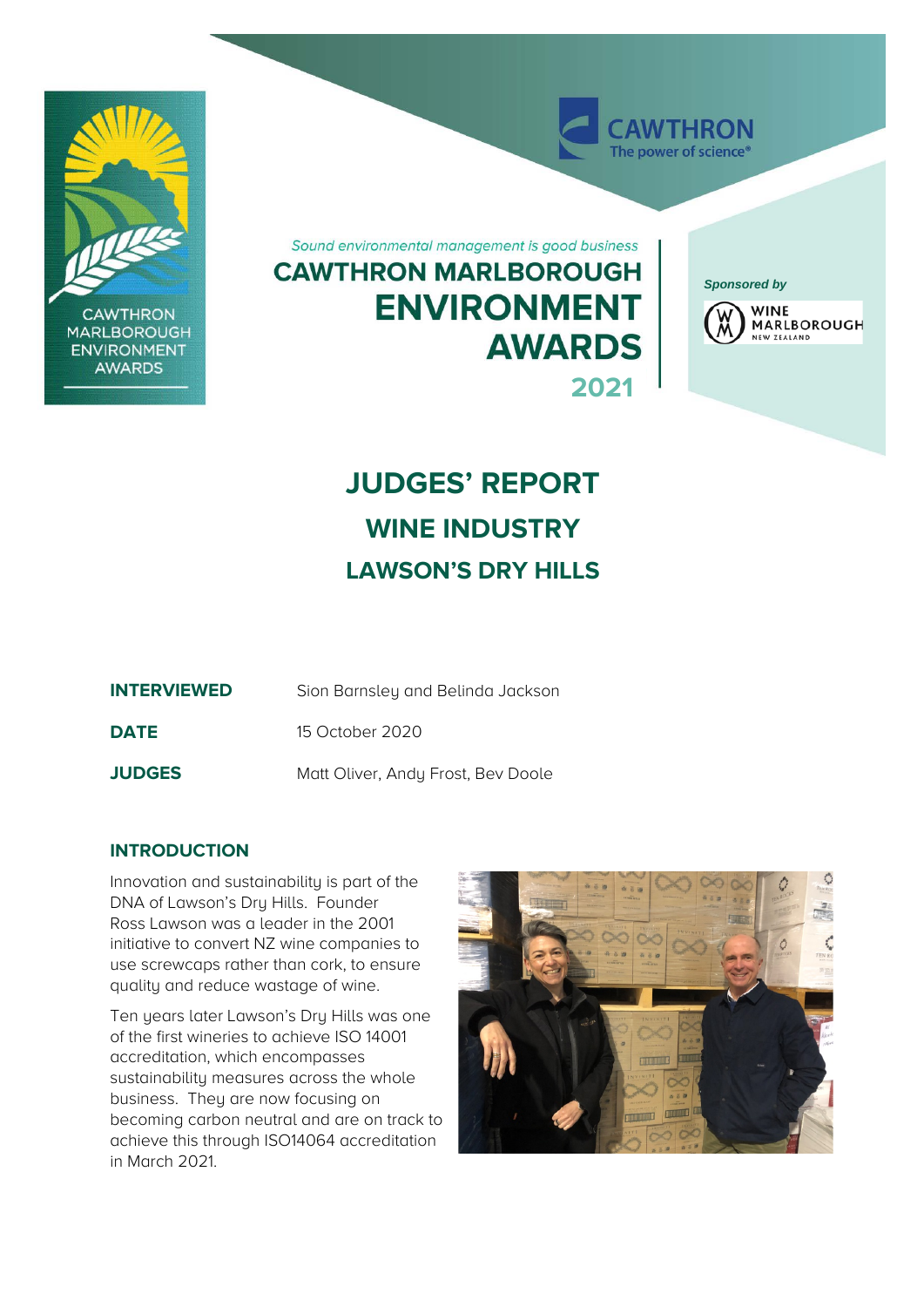Reaching and maintaining these international standards costs time and money and requires dedicated effort. It's a big call for a relatively small company such as Lawson's Dry Hills and attests to their commitment to looking after the environment while producing quality wine.

#### **GENERAL INFORMATION**

Ross and Barbara Lawson planted their first vineyards in Alabama Road on the outskirts of Blenheim in 1982 and started the Lawson's Dry Hills label in 1992.

Gewurztraminer made from those first vines has brought the company international recognition, and they also produce highly regarded Sauvignon Blanc, Riesling, Chardonnay, Pinot Gris and Pinot Noir.

The Lawson family shares in the company were later bought by their business partners. Tim and Pauline Evill. General Manager Sion Barnsley and winemaker Marcus Wright are also shareholders and Lawson's Dry Hills remains New Zealand-owned.

Their grapes come from 132 ha of company-owned or contract vineyards in the Wairau, Omaka, Waihopai and Awatere Valleys, which provides diverse flavour profiles and some future-proofing for climate change.

The wine is made and bottled at their winery in Alabama Road. This autonomy is important as it gives the company control on quality, from grape to glass.

It also allows them independent decision-making that may sometimes put a weighting on sustainability ahead of profit. For example, all bottles are sourced from O-I in Auckland and made from 60 percent recycled glass. It would have been considerably cheaper to use Chinese-made bottles but that did not make environmental sense.

Consumer surveys show customers are increasingly putting a priority on sustainability when deciding what to buy. Recognising this, Lawson's Dry Hills have opted for ISO accreditation. This requires the company to provide evidence of what they are doing, and to show they are maintaining the required standards:

- ISO14001 an international environmental management standard aimed at reducing impacts on the environment. It applies to all aspects of the company, from vineyard to winery operations, packaging and office administration. ISO14001 promotes continuous improvement and is audited every year. Lawson's Dry Hills attained it in 2011.
- ISO 14064 an international carbon zero standard that measures, manages and mitigates the company's carbon footprint across the entire operation from vineyard to port. This is audited annually and Lawson's Dry Hills, working with Toitū Envirocare (Landcare Research), is due to be accredited carbon neutral in March 2021.

The cost of ISO accreditation is outweighed by the benefits – it enables the company to measure and reduce its environmental impact, and is internationally recognised which opens doors when it comes to exporting.

Lawson's Dry Hills was one of the earliest wineries to achieve Sustainable Winegrowing NZ certification and they are also part of the voluntary Continuous Improvement Programme.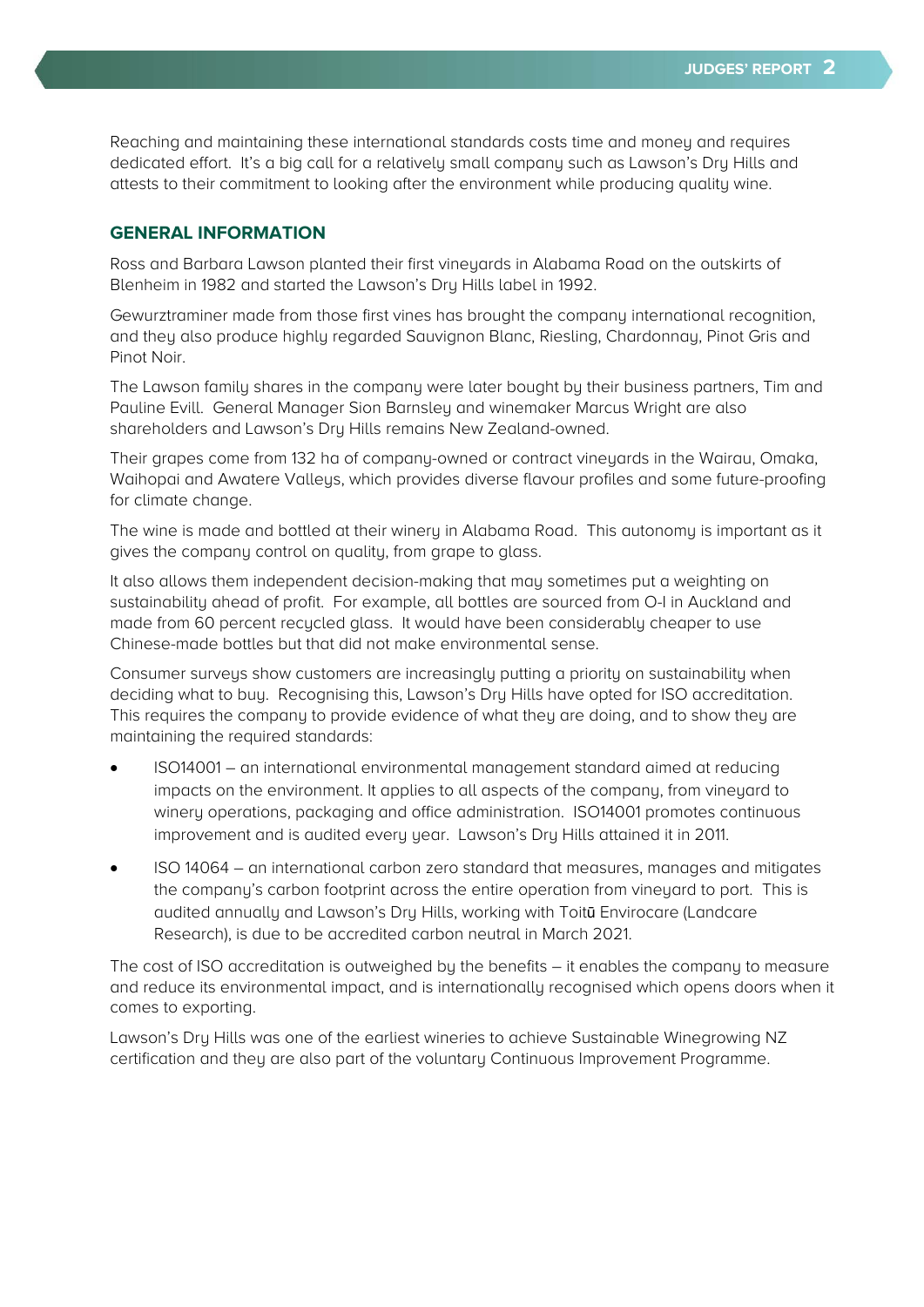Winery sustainability measures:

• Power, water and gas use is recorded and monitored and shows significant reductions per kL of wine between 2019 and 2020. Electricity use is 30% lower than the industry average for the size of winery.



- Water use reduced by 25% between 2019 and 2020, and is almost half the industry average.
- Rainwater is harvested off the large roof of the winery and stored in tank for use in the winery.
- 200 solar panels installed on the winery roof supplying 30% of power needs. Expected pauback on the \$98K investment is eight years.
- Through buddy scheme with Trustpower, surplus power can be sold to staff members at a significant discount (8c per unit rather than 26c). The Lawson's Dry Hills solar project is being used as a case study by installation company iGenerate.
- Power and water use is tracked through Agrilink, which provides clear data on performance and improvement.
- Bottles are made in New Zealand with 70% recycled content.
- Cartons made from 100% recycled materials.
- Labels are from FSC certified forests and the back paper is returned to the supplier for recucling.
- Sending pallet plastic wrap off incoming goods to Replas for recucling.
- Reducing plastic waste by using Biogone on pallets leaving the winery. This is a recyclable product that is also biodegradable in landfill.
- Member of the Packaging Forum, which aims to have all packaging reusable, recyclable or compostable by 2025. Packaging Forum is a voluntary levy-based organisation.

Vineyard sustainability measures:

- Reduction in herbicide use to twice a year (1 Roundup, 1 Buster) and moving to under-vine weeding and cover crops instead.
- Phasing out synthetic fertilizer, replacing with seaweed spray and EM (effective micro-organisms).
- All grape marc is spread inter-row, depth of 10 mm, with their own spreader. There has been a slight increase in potassium levels but no concerning effects.
- A compost trial is under way as part of efforts to improve soil health.
- Taking a prevention-is-better-than-cure approach to vine disease. Managing yields and vine canopy to reduce disease pressure.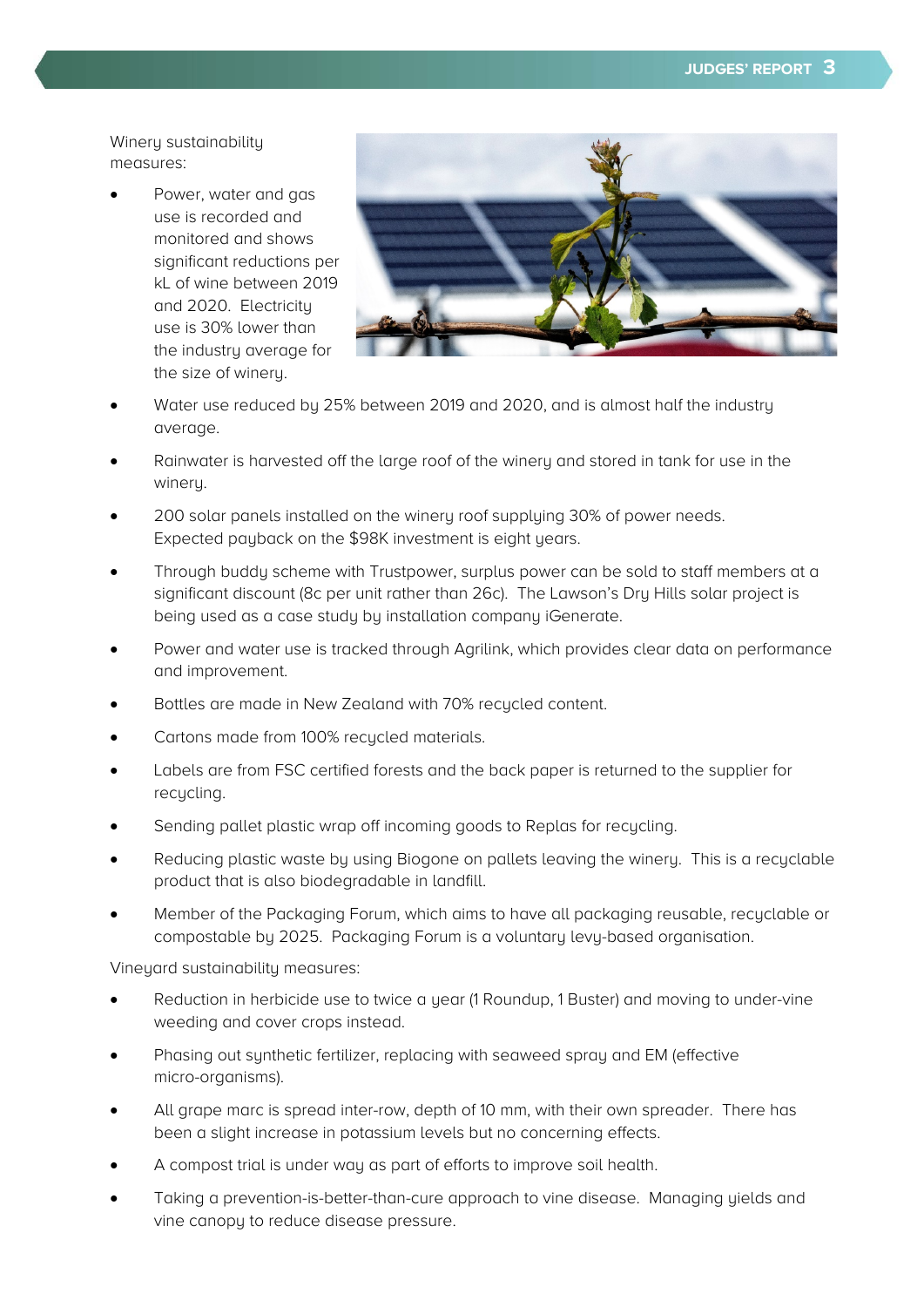- One spray of Switch and one spray of Gem for foliar disease protection. Also sulphur and seaweed sprays.
- Setting aside 4.5 ha of plantable vineyard land on Waihopai property for pasture, beehives and native plantings to provide habitat for birds.
- Spring-fed wetland area on Waihopai vineyard cleared of gorse and barberry and extended for native plantings – kowhai, cabbage trees, flax and grasses
- 4 ha of Blind River vineyard property to be planted in natives.

To showcase their sustainability story, Lawson's Dry Hills launched a new brand, Inviniti, in July 2020. It is more fruit-forward and commercial in style compared to Lawson's Dry Hills and sells at a lower price point. The aim is to be accessible to a large number of consumers and they don't have to pay a premium to purchase a sustainable product.

With "Certified Sustainable" upfront on the label, the aim is to reverse the thinking that customers have to pay more for a product that looks after the environment. The fact the Inviniti sauvignon blanc has already won gold indicates there is no compromise in quality.

A key part of sustainable management is having a stable workforce. Lawson's Dry Hills' efforts to encourage a strong staff culture range from paying above the living wage to having a daily get-together to do the newspaper quiz. Staff feel valued and don't leave, which means institutional knowledge is built up and stays in the company.

In line with these values, the company is involved in the community as a sponsor and fundraiser. The key partnership is with Yachting NZ, which includes sponsoring local regattas and encouraging sailing for younger people and those with disabilities. The company is also a strong supporter of Dress for Success, Riding for the Disabled, school auctions and the Christchurch Charity Hospital.

## **PROBLEMS AND HOW THEY HAVE BEEN TACKLED**

• Cost of certification. Taking on the ISO and the SWNZ Continuous Improvement programmes comes at a considerable cost financially and in staff time. Yet the commitment has been made and the benefits are now proving themselves in improved monitoring and efficiency, reductions in power use and less spent on landfill fees. Staff are on board and engaged in the sustainability effort and the company is receiving positive feedback from export customers.



• Consumer recognition of Toit*ū* carbon reduction programme. Lawson's Dry Hills chose the Toitū Envirocare carbon management programme because of the reputation of Manaaki Whenua/Landcare Research, a Government Crown Research Institute. However there is a lag with consumers recognising the Toitū brand and understanding the work behind it. The company is hoping that more will be done bu Toitū to raise awareness.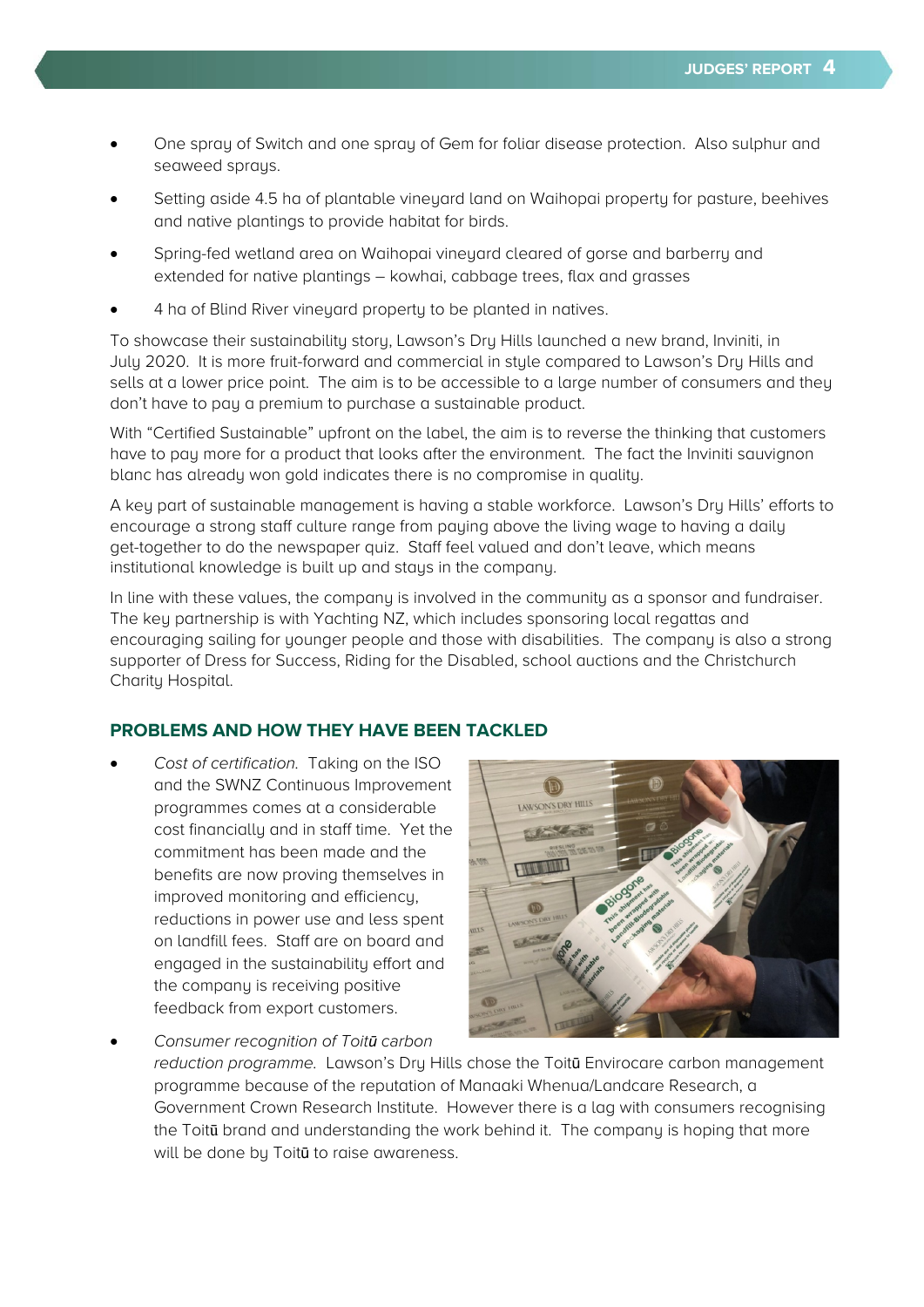- Disposal of plastic. Reducing the amount of plastic is a priority for the company, along with finding recyclable or biodegradable products. Measures include sending plastic pallets to Replas for recycling, and sourcing Biogone pallet wrap which is biodegradable in landfill. The company is a member of the nationwide Packaging Forum.
- Wetland restoration. A degraded wetland on the company's Waihopai property has been turned into an opportunity. Advice was sought in clearing invasive weeds, expanding the pond area, and a native restoration plan is now in place including predator control. As well as environmental benefits the project offers all staff the chance to be involved in planting daus.

#### **SUMMARY**

Sustainability is not an add-on at Lawson's Dry Hills. It is integral to managing their business, from growing the grapes to exporting the wine.

The commitment to voluntary external certification reflects the company's culture to keep improving and innovating across a wide range of initiatives, including recyclable and biodegradable packaging, solar electricity generation, water harvesting, and achieving carbon neutrality.

They were ahead of the curve in recognising the importance of measuring, monitoring and improving as part of their ongoing ISO and SWNZ certification work. These efforts are paying off in efficiency gains and a marketing edge, as well as environmental benefits.

The judges were impressed that sustainability decisions survive the business evaluation test, even if not directly profit-making. Cost savings are weighed up against the right thing to do for the environment and the need to uphold their brand.

Lawson's Dry Hills don't have deep pockets or wealthy overseas funders, but they show how it is possible to invest in sustainability measures and be profitable.

Their long-term commitment is authentic - they believe in what they are doing and keeping on doing it.

#### **SUGGESTIONS**

- Look at creating your own compost on the Waihopai property (rather than truck compost from Nelson to Marlborough). Grow green crops on grazing land and use cuttings to make compost, eg, pea straw, hay, hemp, cow manure, grape marc. Benefits include reduced carbon footprint, reduced fertilizer use, and improved soil.
- Set up a trial to make grape marc compost (including prunings, mowings and sheep droppings) on site at a vineyard.
- Apply for funds from the Marlborough District Council Working for Nature scheme for Blind River and wetland planting.

[https://www.marlborough.govt.nz/our-community/grants-and-awards/working-for](https://www.marlborough.govt.nz/our-community/grants-and-awards/working-for-naturemahi-m-te-taiao/?ed-step=1)[naturemahi-m-te-taiao/?ed-step=1](https://www.marlborough.govt.nz/our-community/grants-and-awards/working-for-naturemahi-m-te-taiao/?ed-step=1)

- Consider planting the Blind River 4 ha site as part of your carbon offset.
- If buying carbon credits, look at investing in local permanent forest sink initiatives which bring benefits for biodiversity and water quality.